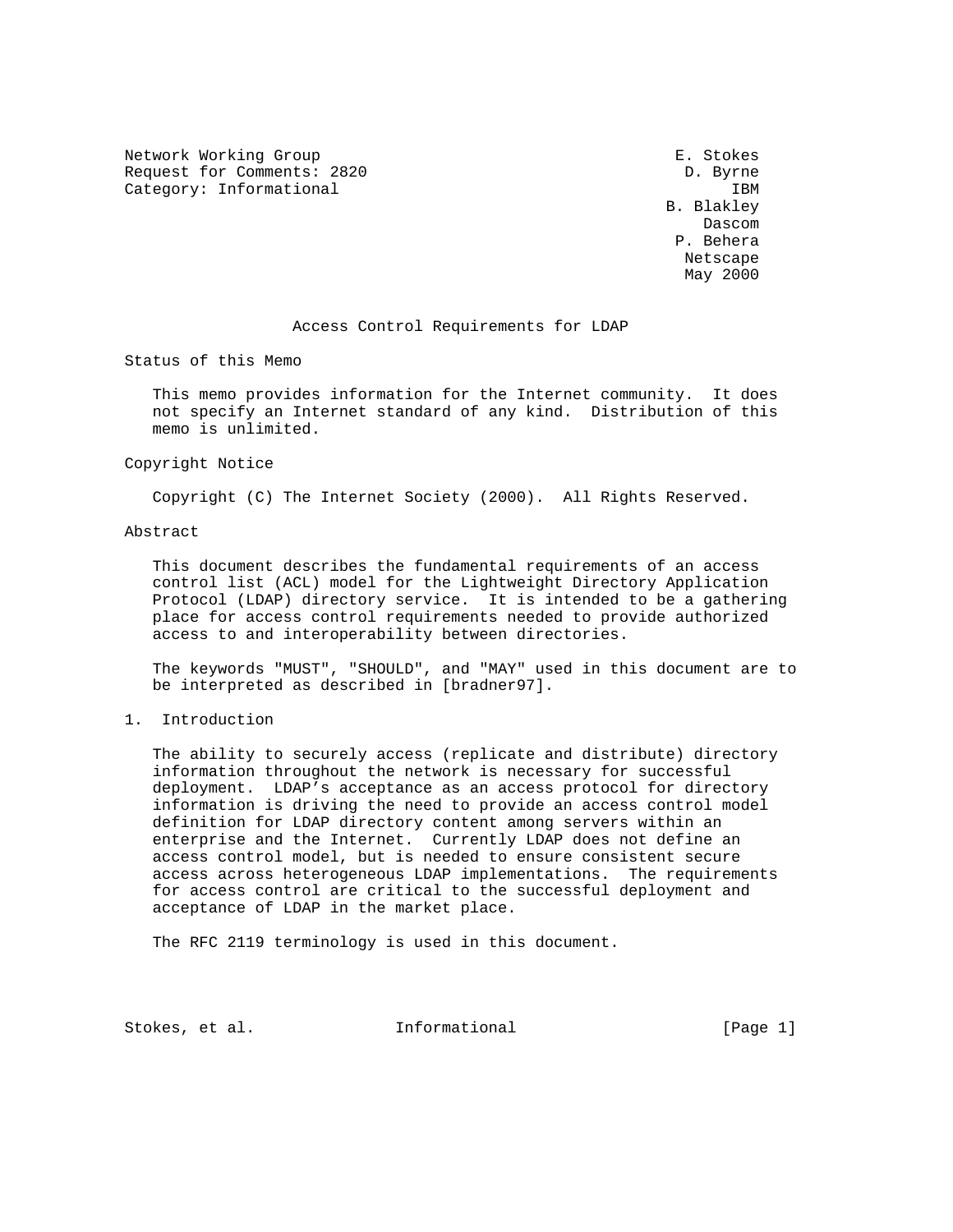### 2. Objectives

 The major objective is to provide a simple, but secure, highly efficient access control model for LDAP while also providing the appropriate flexibility to meet the needs of both the Internet and enterprise environments and policies.

 This generally leads to several general requirements that are discussed below.

3. Requirements

 This section is divided into several areas of requirements: general, semantics/policy, usability, and nested groups (an unresolved issue). The requirements are not in any priority order. Examples and explanatory text is provided where deemed necessary. Usability is perhaps the one set of requirements that is generally overlooked, but must be addressed to provide a secure system. Usability is a security issue, not just a nice design goal and requirement. If it is impossible to set and manage a policy for a secure situation that a human can understand, then what was set up will probably be non secure. We all need to think of usability as a functional security requirement.

3.1 General

 G1. Model SHOULD be general enough to support extensibility to add desirable features in the future.

 G2. When in doubt, safer is better, especially when establishing defaults.

 G3. ACL administration SHOULD be part of the LDAP protocol. Access control information MUST be an LDAP attribute.

 G4. Object reuse protection SHOULD be provided and MUST NOT inhibit implementation of object reuse. The directory SHOULD support policy controlling the re-creation of deleted DNs, particularly in cases where they are re-created for the purpose of assigning them to a subject other than the owner of the deleted DN.

3.2 Semantics / Policy

S1. Omitted as redundant; see U8.

 S2. More specific policies must override less specific ones (e.g. individual user entry in ACL SHOULD take precedence over group entry) for the evaluation of an ACL.

Stokes, et al. 1nformational 1999 [Page 2]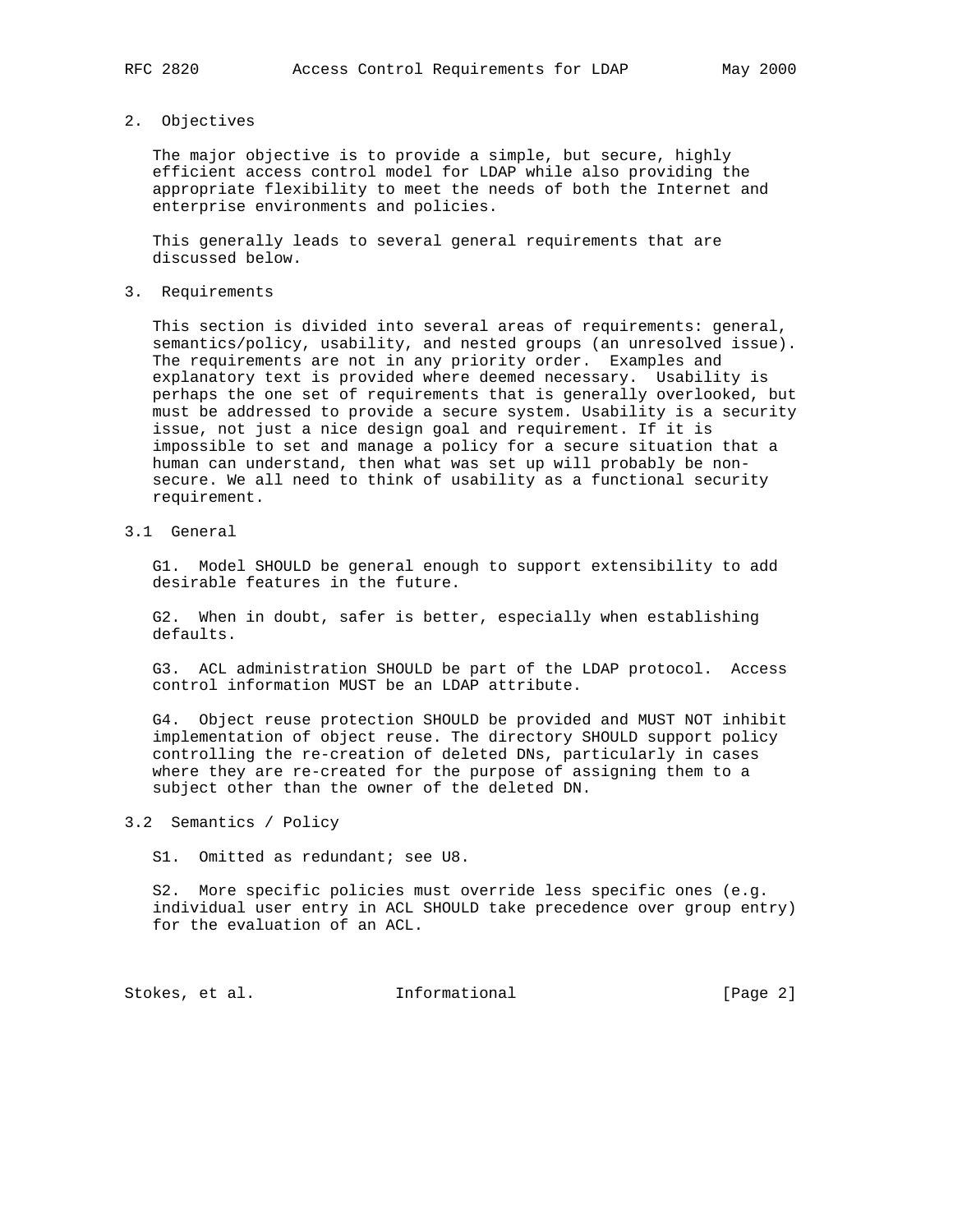S3. Multiple policies of equal specificity SHOULD be combined in some easily-understood way (e.g. union or intersection). This is best understood by example. Suppose user A belongs to 3 groups and those 3 groups are listed on the ACL. Also suppose that the permissions for each of those groups are not identical. Each group is of equal specificity (e.g. each group is listed on the ACL) and the policy for granting user A access (given the example) SHOULD be combined in some easily understood way, such as by intersection or union. For example, an intersection policy here may yield a more limited access for user A than a union policy.

 S4. Newly created directory entries SHOULD be subject to a secure default policy.

 S5. Access policy SHOULD NOT be expressed in terms of attributes which the directory administrator or his organization cannot administer (e.g. groups whose membership is administered by another organization).

 S6. Access policy SHOULD NOT be expressed in terms of attributes which are easily forged (e.g. IP addresses). There may be valid reasons for enabling access based on attributes that are easily forged and the behavior/implications of doing that should be documented.

 S7. Humans (including administrators) SHOULD NOT be required to manage access policy on the basis of attributes which are not "human-readable" (e.g. IP addresses).

 S8. It MUST be possible to deny a subject the right to invoke a directory operation. The system SHOULD NOT require a specific implementation of denial (e.g. explicit denial, implicit denial).

 S9. The system MUST be able (semantically) to support either default-grant or default-deny semantics (not simultaneously).

 S10. The system MUST be able to support either union semantics or intersection semantics for aggregate subjects (not simultaneously).

 S11. Absence of policy SHOULD be interpretable as grant or deny. Deny takes precedence over grant among entries of equal specificity.

 S12. ACL policy resolution MUST NOT depend on the order of entries in the ACL.

 S13. Rights management MUST have no side effects. Granting a subject one right to an object MUST NOT implicitly grant the same or any other subject a different right to the same object. Granting a

Stokes, et al. 1nformational [Page 3]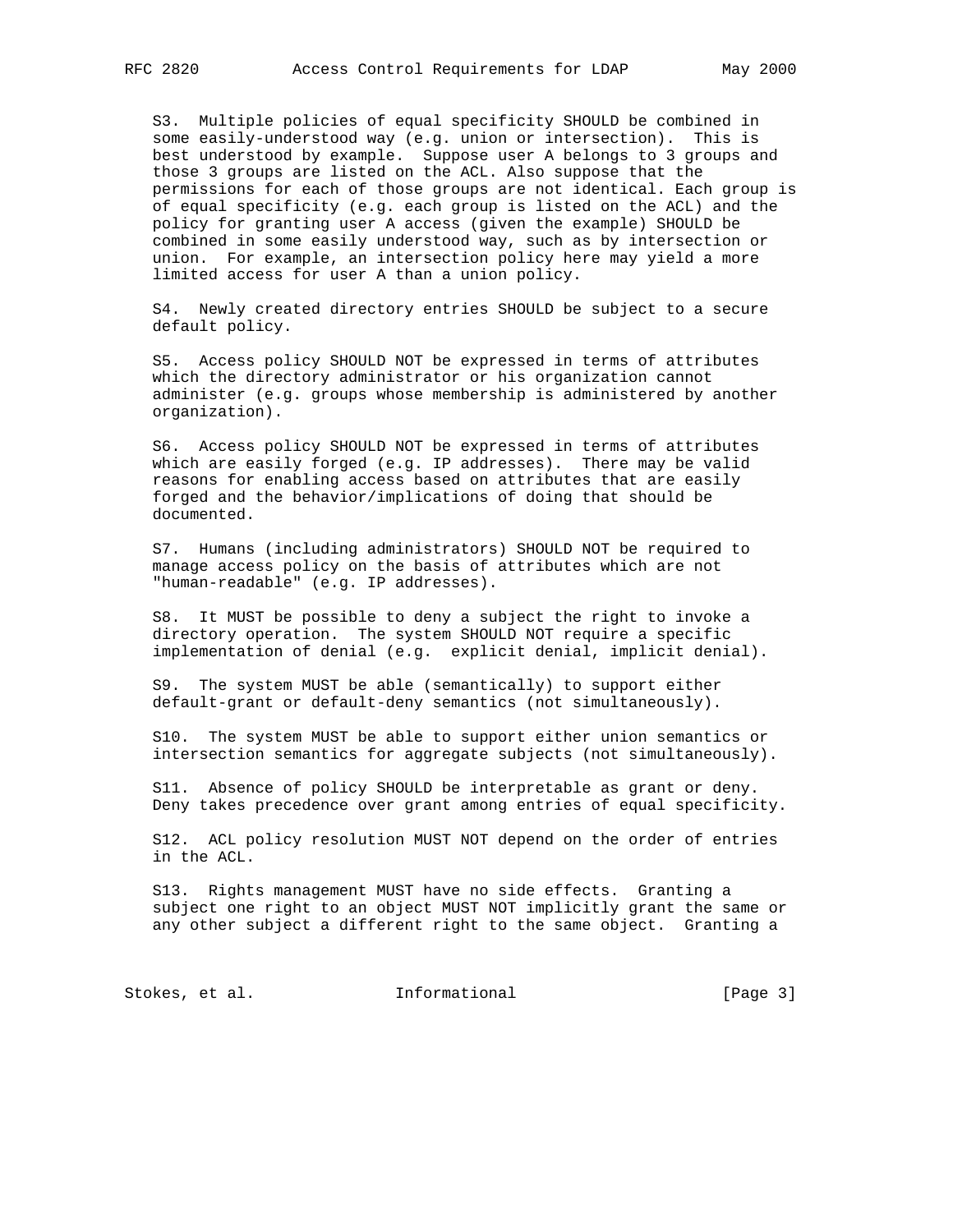privilege attribute to one subject MUST NOT implicitly grant the same privilege attribute to any other subject. Granting a privilege attribute to one subject MUST NOT implicitly grant a different privilege attribute to the same or any other subject. Definition: An ACL's "scope" is defined as the set of directory objects governed by the policy it defines; this set of objects is a sub-tree of the directory. Changing the policy asserted by an ACL (by changing one or more of its entries) MUST NOT implicitly change the policy governed by an ACL in a different scope.

 S14. It SHOULD be possible to apply a single policy to multiple directory entries, even if those entries are in different subtrees. Applying a single policy to multiple directory entries SHOULD NOT require creation and storage of multiple copies of the policy data. The system SHOULD NOT require a specific implementation (e.g. nested groups, named ACLs) of support for policy sharing.

3.3 Usability (Manageability)

 U1. When in doubt, simpler is better, both at the interface and in the implementation.

 U2. Subjects MUST be drawn from the "natural" LDAP namespace; they should be DNs.

 U3. It SHOULD NOT be possible via ACL administration to lock all users, including all administrators, out of the directory.

 U4. Administrators SHOULD NOT be required to evaluate arbitrary Boolean predicates in order to create or understand policy.

 U5. Administrators SHOULD be able to administer access to directories and their attributes based on their sensitivity, without having to understand the semantics of individual schema elements and their attributes (see U9).

 U6. Management of access to resources in an entire subtree SHOULD require only one ACL (at the subtree root). Note that this makes access control based explicitly on attribute types very hard, unless you constrain the types of entries in subtrees. For example, another attribute is added to an entry. That attribute may fall outside the grouping covered by the ACL and hence require additional administration where the desired affect is indeed a different ACL. Access control information specified in one administrative area MUST NOT have jurisdiction in another area. You SHOULD NOT be able to control access to the aliased entry in the alias. You SHOULD be able to control access to the alias name.

Stokes, et al. 1nformational [Page 4]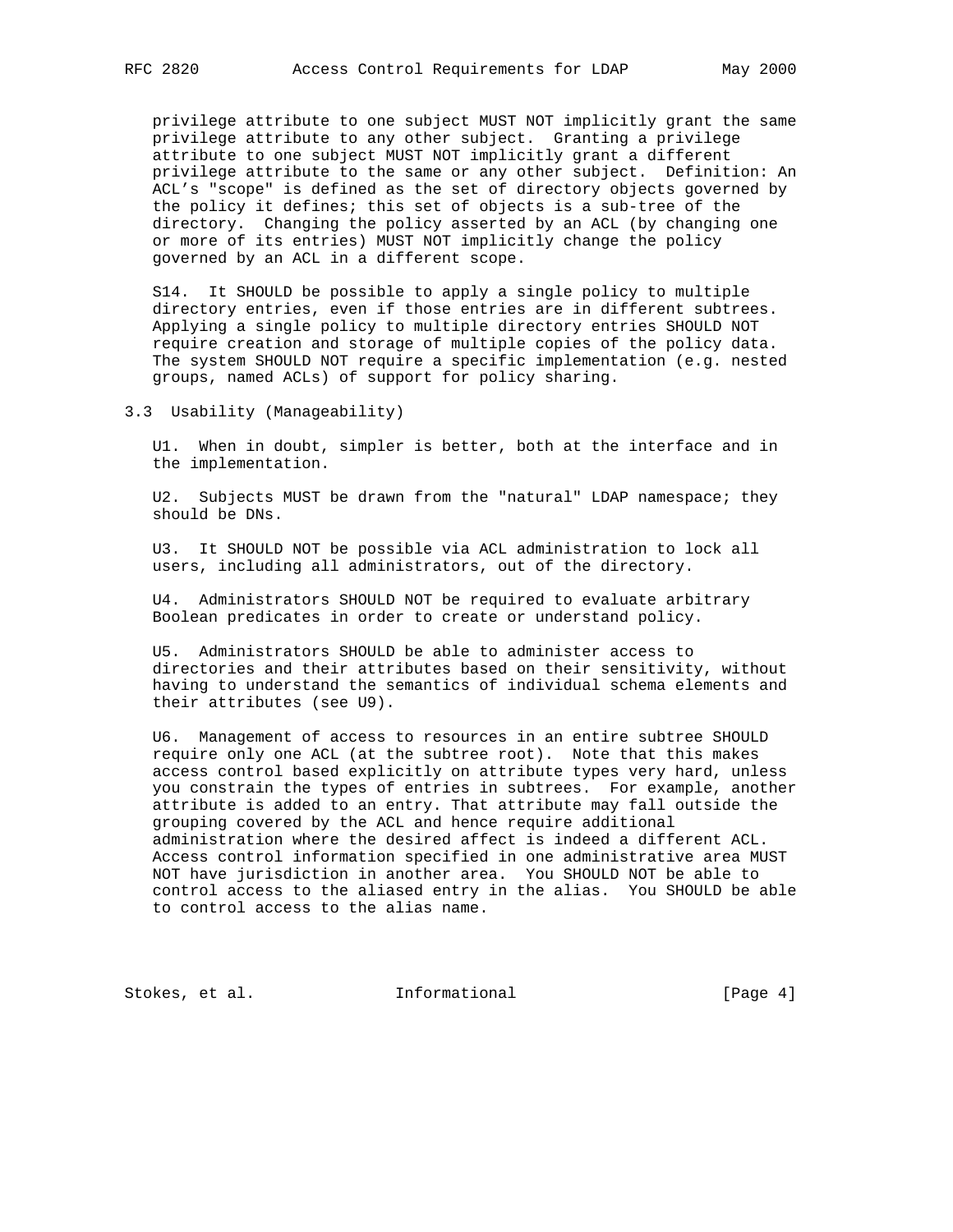U7. Override of subtree policy MUST be supported on a per directory-entry basis.

 U8. Control of access to individual directory entry attributes (not just the whole directory entry) MUST be supported.

 U9. Administrator MUST be able to coarsen access policy granularity by grouping attributes with similar access sensitivities.

U10. Control of access on a per-user granularity MUST be supported.

 U11. Administrator MUST be able to aggregate users (for example, by assigning them to groups or roles) to simplify administration.

 U12. It MUST be possible to review "effective access" of any user, group, or role to any entry's attributes. This aids the administrator in setting the correct policy.

 U13. A single administrator SHOULD be able to define policy for the entire directory tree. An administrator MUST be able to delegate policy administration for specific subtrees to other users. This allows for the partitioning of the entire directory tree for policy administration, but still allows a single policy to be defined for the entire tree independent of partitioning. (Partition in this context means scope of administration). An administrator MUST be able to create new partitions at any point in the directory tree, and MUST be able to merge a superior and subordinate partition. An administrator MUST be able to configure whether delegated access control information from superior partitions is to be accepted or not.

 U14. It MUST be possible to authorize users to traverse directory structure even if they are not authorized to examine or modify some traversed entries; it MUST also be possible to prohibit this. The tree structure MUST be able to be protected from view if so desired by the administrator.

 U15. It MUST be possible to create publicly readable entries, which may be read even by unauthenticated clients.

 U16. The model for combining multiple access control list entries referring to a single individual MUST be easy to understand.

 U17. Administrator MUST be able to determine where inherited policy information comes from, that is, where ACLs are located and which ACLs were applied. Where inheritance of ACLs is applied, it must be able to be shown how/where that new ACL is derived from.

Stokes, et al. 1nformational 1999 [Page 5]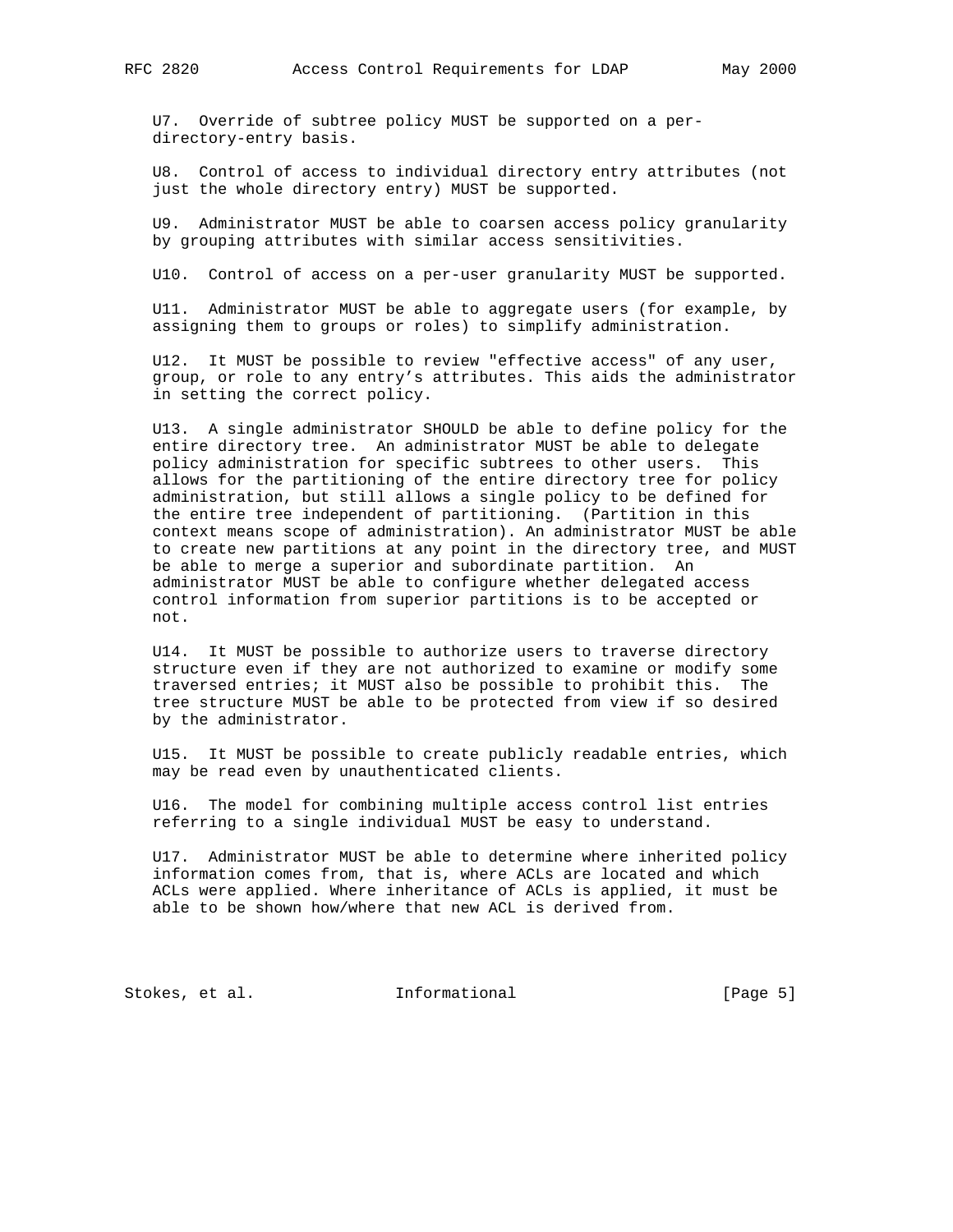U18. It SHOULD be possible for the administrator to configure the access control system to permit users to grant additional access control rights for entries which they create.

4. Security Considerations

 Access control is a security consideration. This documents addresses the requirements.

5. Glossary

 This glossary is intended to aid the novice not versed in depth about access control. It contains a list of terms and their definitions that are commonly used in discussing access control [emca].

 Access control - The prevention of use of a resource by unidentified and/or unauthorized entities in any other that an authorized manner.

 Access control list - A set of control attributes. It is a list, associated with a security object or a group of security objects. The list contains the names of security subjects and the type of access that may be granted.

 Access control policy - A set of rules, part of a security policy, by which human users, or their representatives, are authenticated and by which access by these users to applications and other services and security objects is granted or denied.

 Access context - The context, in terms of such variables as location, time of day, level of security of the underlying associations, etc., in which an access to a security object is made.

Authorization - The granting of access to a security object.

 Authorization policy - A set of rules, part of an access control policy, by which access by security subjects to security objects is granted or denied. An authorization policy may be defined in terms of access control lists, capabilities, or attributes assigned to security subjects, security objects, or both.

 Control attributes - Attributes, associated with a security object that, when matched against the privilege attributes of a security subject, are used to grant or deny access to the security object. An access control list or list of rights or time of day range are examples of control attributes.

 Credentials - Data that serve to establish the claimed identity of a security subject relative to a given security domain.

Stokes, et al. 1nformational [Page 6]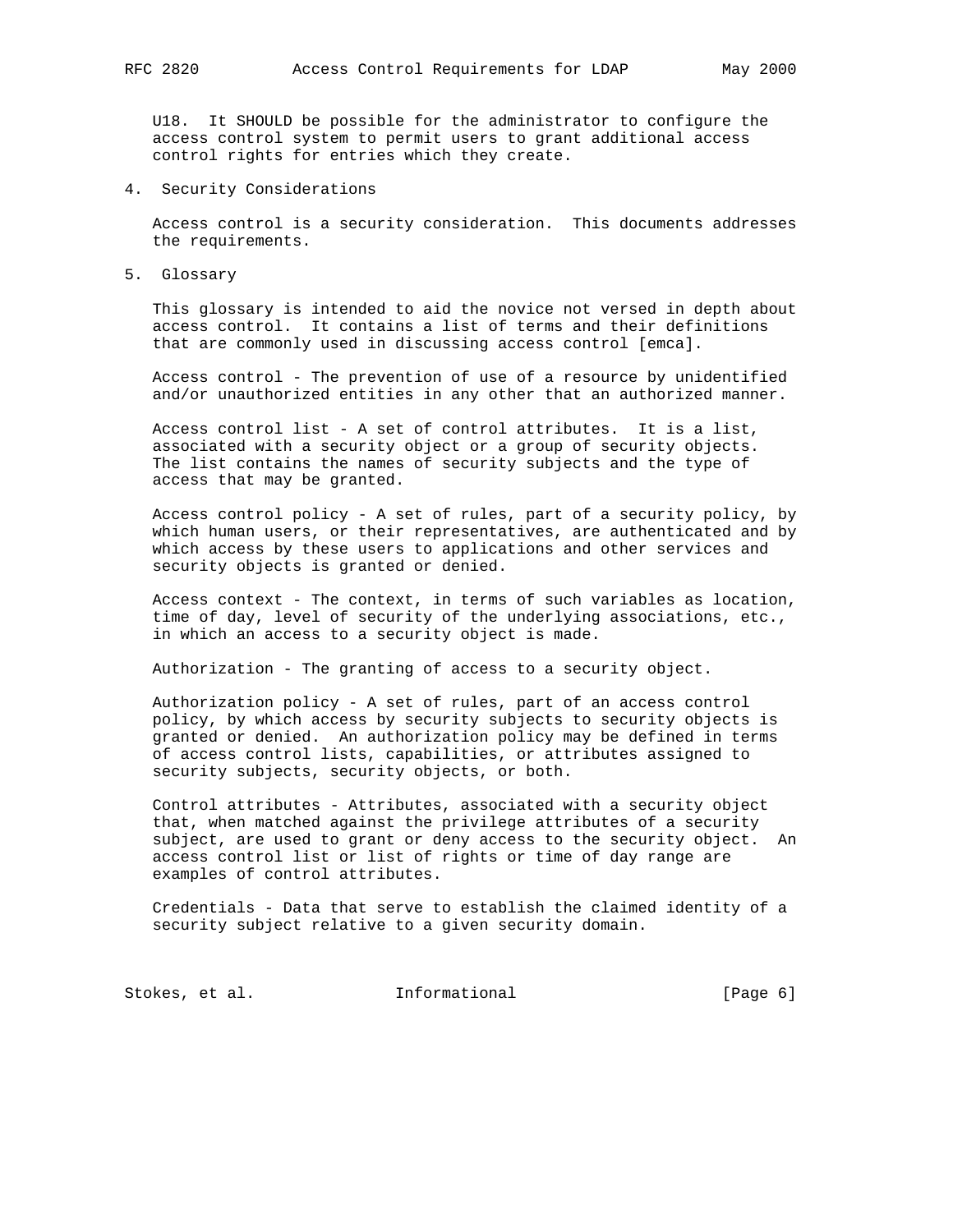Privilege attributes - Attributes, associated with a security subject that, when matched against control attributes of a security object, are used to grant or deny access to that subject. Group and role memberships are examples of privilege attributes.

 Security attributes - A general term covering both privilege attributes and control attributes. The use of security attributes is defined by a security policy.

 Security object - An entity in a passive role to which a security policy applies.

 Security policy - A general term covering both access control policies and authorization policies.

 Security subject - An entity in an active role to which a security policy applies.

- 6. References
	- [ldap] Kille, S., Howes, T. and M. Wahl, "Lightweight Directory Access Protocol (v3)", RFC 2251, August 1997.
	- [ecma] ECMA, "Security in Open Systems: A Security Framework" ECMA TR/46, July 1988.
	- [bradner97] Bradner, S., "Key Words for use in RFCs to Indicate Requirement Levels", BCP 14, RFC 2119, March 1997.

Stokes, et al. Informational [Page 7]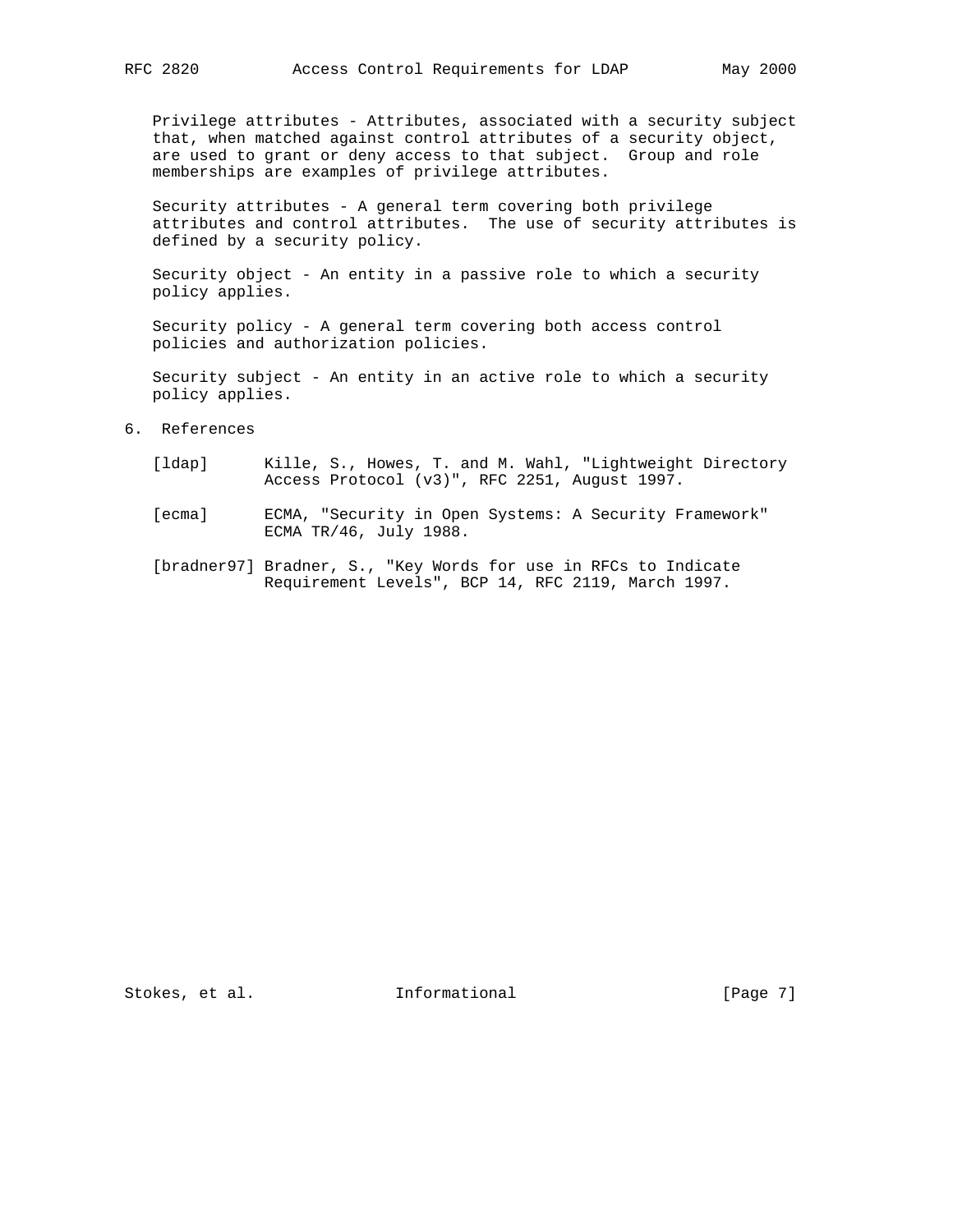7. Authors' Addresses Bob Blakley Dascom 5515 Balcones Drive Austin, TX 78731 USA Phone: +1 512 458 4037 ext 5012 Fax: +1 512 458 2377 EMail: blakley@dascom.com Ellen Stokes IBM 11400 Burnet Rd Austin, TX 78758 USA Phone: +1 512 838 3725 Fax: +1 512 838 0156 EMail: stokes@austin.ibm.com Debbie Byrne IBM 11400 Burnet Rd Austin, TX 78758 USA Phone: +1 512 838 1930 Fax: +1 512 838 8597 EMail: djbyrne@us.ibm.com Prasanta Behera Netscape 501 Ellis Street Mountain View, CA 94043 USA Phone: +1 650 937 4948 Fax: +1 650 528-4164 EMail: prasanta@netscape.com

Stokes, et al. 1nformational 1999 [Page 8]